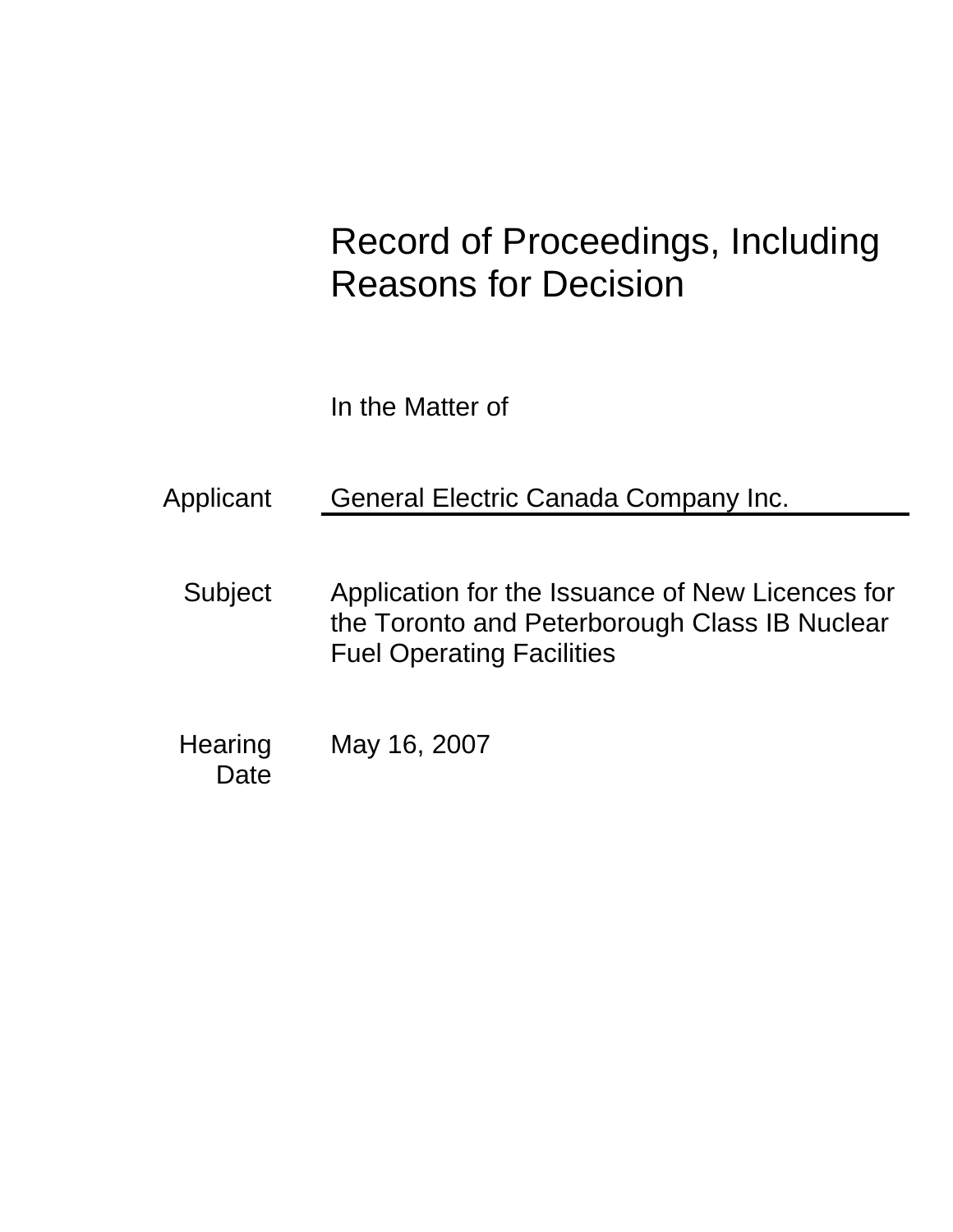# **RECORD OF PROCEEDINGS**

| Applicant:                  | General Electric Canada Company Inc.                                                                                        |
|-----------------------------|-----------------------------------------------------------------------------------------------------------------------------|
| Address/Location:           | 107 Park Street North, Peterborough, Ontario K9J 7B5                                                                        |
| Purpose:                    | Application for the issuance of new licences for the Toronto and<br>Peterborough Class IB nuclear fuel operating facilities |
| Application received:       | May 1, 2007                                                                                                                 |
| Date of hearing:            | May 16, 2007                                                                                                                |
| Location:                   | Canadian Nuclear Safety Commission (CNSC), 280 Slater St.,<br>Ottawa, Ontario                                               |
| Members present:            | L.J. Keen, Chair                                                                                                            |
| Secretary:                  | K. McGee                                                                                                                    |
| <b>Recording Secretary:</b> | M. Young                                                                                                                    |
| General Counsel:            | S. Maislin Dickson                                                                                                          |

**Licences:** Revoked/Issued<br>**Decision:** May 16, 2007 **Date of Decision:**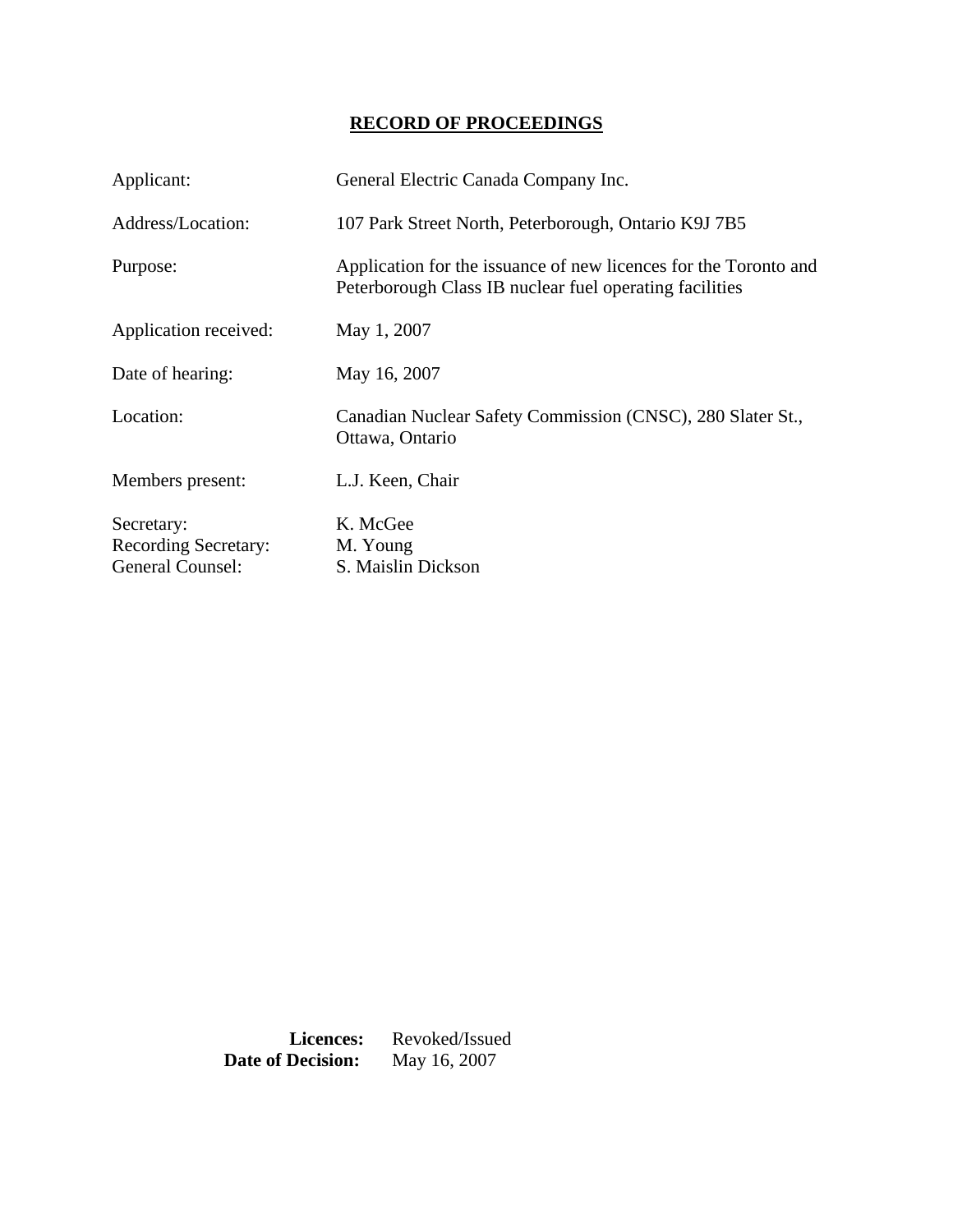# **Table of Contents**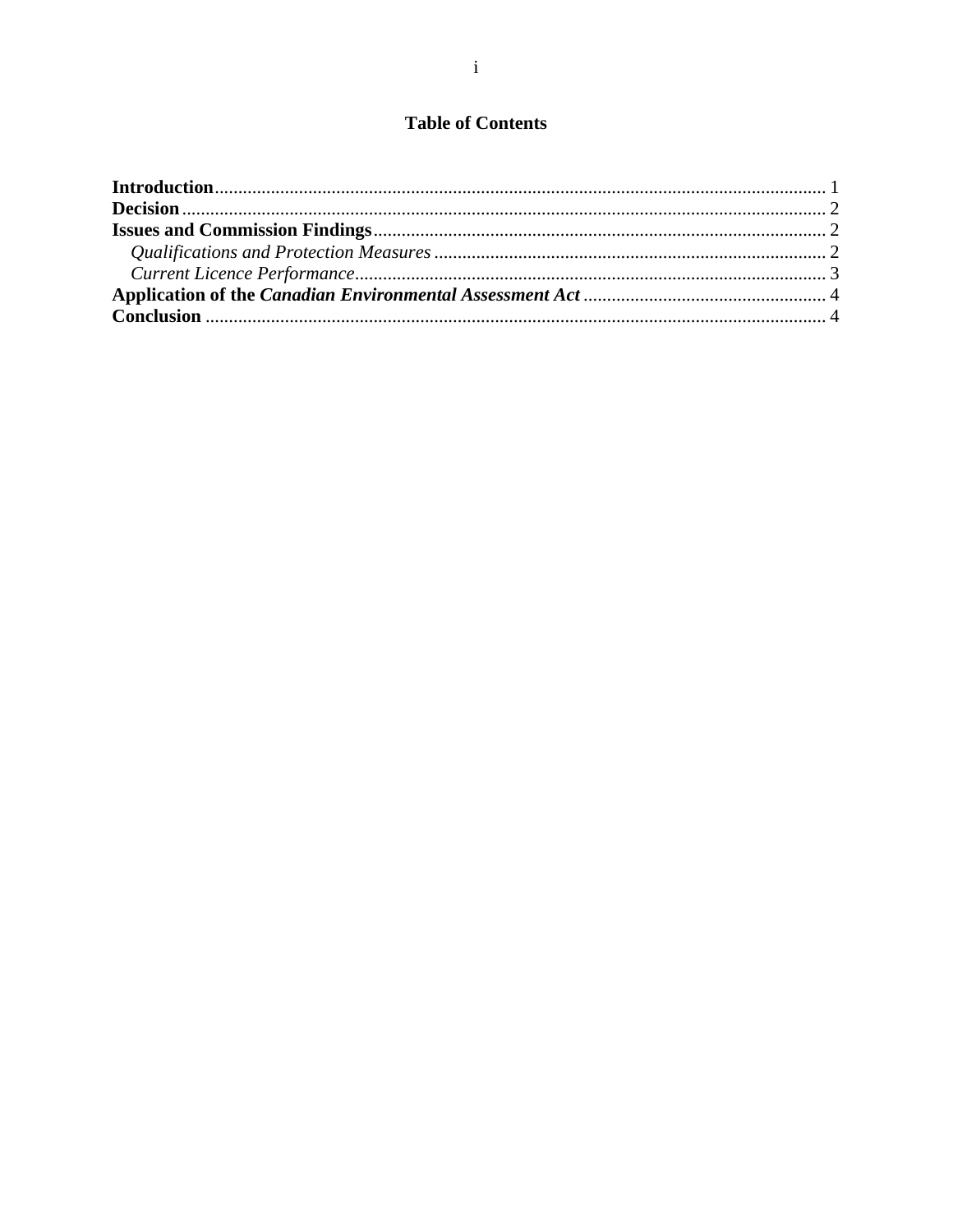#### **Introduction**

- 1. General Electric Canada Company Inc. (GE Canada) holds nuclear fuel facility operating licences for its facilities in Peterborough, Ontario and Toronto, Ontario. The current nuclear fuel facility operating licences are FFOL-3621.0/2010 for the Peterborough facility and FFOL-3622.0/2010 for the Toronto facility. GE Canada intends to transfer its nuclear power generation products and services business, including the facilities, to a wholly-owned subsidiary, GE-Hitachi Nuclear Energy Canada Inc. (GE-Hitachi) on June 4, 2007. Hitachi Canada Inc. (Hitachi) will purchase a 40% interest in GE-Hitachi.
- 2. GE Canada applied to the Canadian Nuclear Safety Commission  $(CNSC<sup>1</sup>)$  for the issuance of new nuclear fuel facility operating licences for its facilities in Peterborough, Ontario and Toronto, Ontario. GE Canada proposed that the current licences issued to GE Canada be revoked on June 4, 2007 and the new licences be issued to GE-Hitachi concurrently.

#### **Issue**

- 3. In considering the application, the Commission was required to decide, pursuant to subsection 24(4) of the *Nuclear Safety and Control Act*<sup>2</sup>:
	- a) if GE-Hitachi is qualified to carry on the activity that the licences would authorize; and
	- b) if, in carrying on that activity, GE-Hitachi would make adequate provision for the protection of the environment, the health and safety of persons and the maintenance of national security and measures required to implement international obligations to which Canada has agreed.

# Public Hearing

4. The Commission, in making its decision, considered information presented for a hearing held on May 16, 2007 in Ottawa, Ontario. The hearing was conducted in accordance with the *Canadian Nuclear Safety Commission Rules of Procedure*<sup>3</sup>. During the hearing, the Commission received written submissions from CNSC staff (CMD 07-H124) and GE Canada (CMD 07-H124.1). In establishing the process, a standing panel on procedural matters determined that it was not necessary to hold a public hearing on the matter, and the hearing was conducted by a panel of one Commission member, based on written submissions.

 $\overline{a}$ 

<sup>&</sup>lt;sup>1</sup> In this *Record of Proceedings*, the *Canadian Nuclear Safety Commission* is referred to as the "CNSC" when referring to the organization and its staff in general, and as the "Commission" when referring to the tribunal component.

 $2$  S.C. 1997, c. 9.

 $3$  S.O.R./2000-211.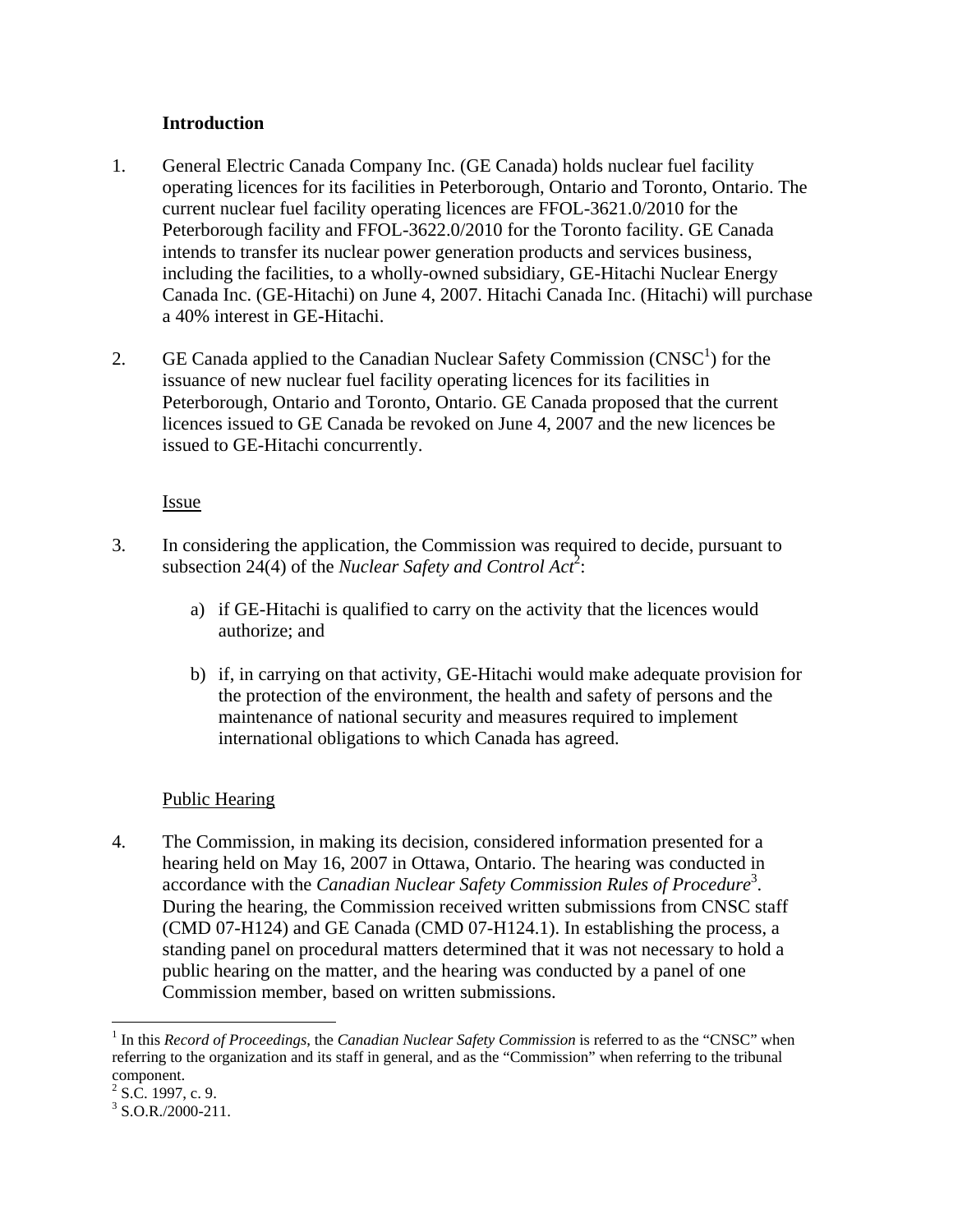#### **Decision**

5. Based on its consideration of the matter, as described in more detail in the following sections of this *Record of Proceedings*, the Commission concludes that GE-Hitachi is qualified to carry on the activity that the licences will authorize. The Commission is also satisfied that GE-Hitachi, in carrying on that activity, will make adequate provision for the protection of the environment, the health and safety of persons and the maintenance of national security and measures required to implement international obligations to which Canada has agreed. Therefore,

> the Commission, pursuant to section 24 of the *Nuclear Safety and Control Act*, revokes Fuel Facility Operating Licences FFOL-3621.0/2010 for General Electric Canada Company Inc.'s facility located in Peterborough, Ontario and FFOL-3622.0/2010 for General Electric Canada Company Inc.'s facility located in Toronto, Ontario. The licences are revoked as of June 4, 2007.

Concurrently, the Commission, pursuant to section 24 of the *Nuclear Safety and Control Act*, issues Fuel Facility Operating Licences FFOL-3621.0/2010 for GE-Hitachi Nuclear Energy Canada Inc's facility located in Peterborough, Ontario and FFOL-3622.0/2010 for GE-Hitachi Nuclear Energy Canada Inc's facility located in Toronto, Ontario. The licences are valid from June 4, 2007 until December 31, 2010, unless suspended, amended, revoked or replaced.

6. The Commission includes in the licence the conditions as recommended by CNSC staff in CMD 07-H124.

#### **Issues and Commission Findings**

7. In making its licensing decision, the Commission considered a number of issues relating to GE-Hitachi's qualification to carry out the proposed activities and the adequacy of the proposed measures for protecting the environment, the health and safety of persons, national security and international obligations to which Canada has agreed.

# *Qualifications and Protection Measures*

8. In its submission, GE Canada stated that although the assets and liabilities relating to the Canadian Nuclear Business will be transferred to GE-Hitachi, there will be no change to the operation of the facilities. GE Canada stated that operations at both facilities will continue to be conducted after the closing of the transaction by the same personnel that conducted such operations prior to the closing of the transaction.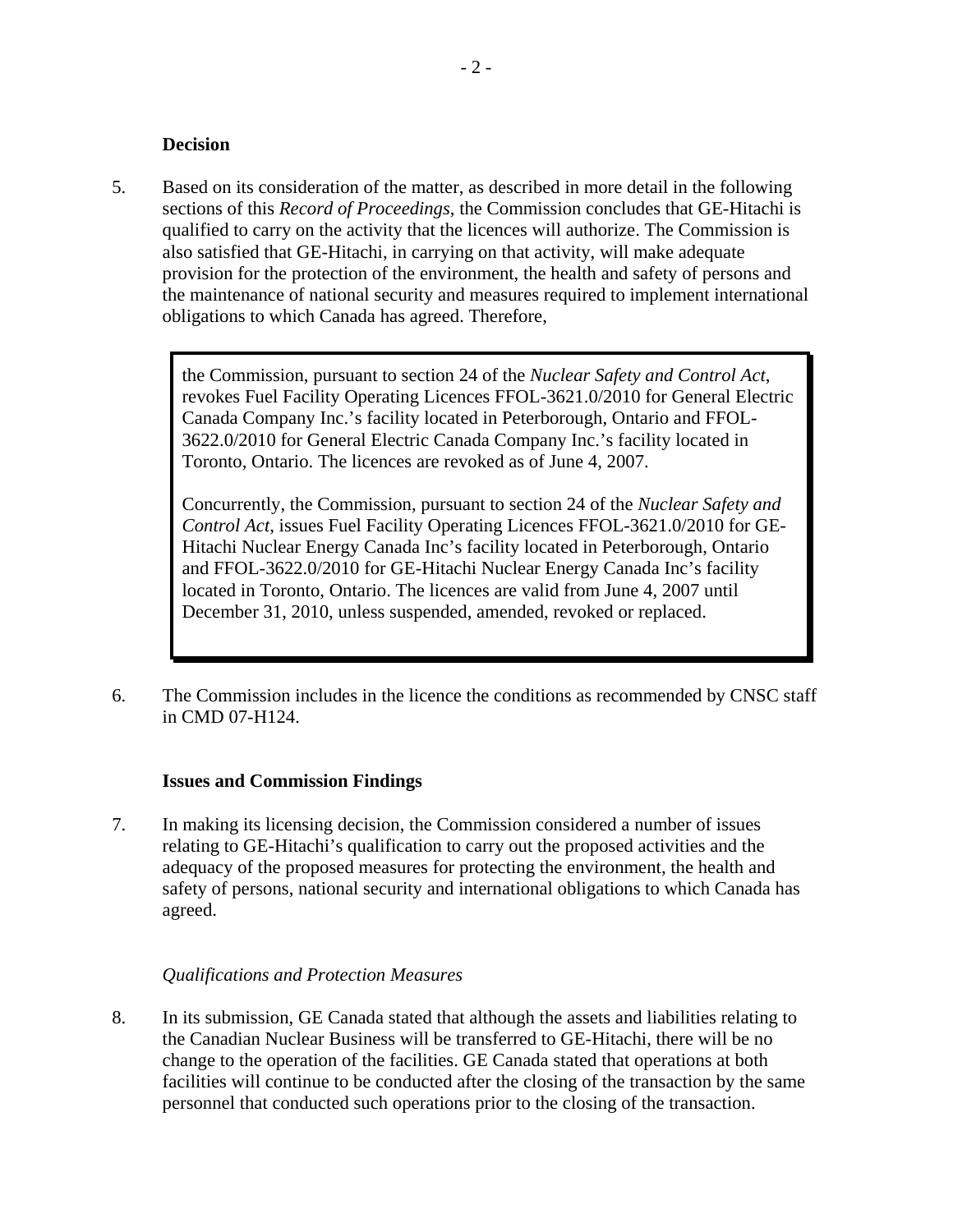Furthermore, GE Canada stated that GE-Hitachi will not make any changes to the facilities, processes and organization, quality assurance, radiological protection, nuclear material control, or safety and emergency plans and procedures that are currently in effect at the facilities.

- 9. GE Canada stated that it is not requesting any changes to the Site Decommissioning Plans for either of the facilities, and GE-Hitachi will provide the Commission with an irrevocable standby letter of credit, with terms and conditions identical to the current guarantee, apart from the name change, to replace the letter of credit that is currently held by the Commission as a financial guarantee to secure GE Canada's decommissioning obligations for the two facilities.
- 10. GE Canada noted that its documents for both facilities, including the Nuclear Fuel Facility Licensing Document, Radiation Protection Manual, Quality Assurance Program, and Public Information Program will also remain unchanged, apart from the name change.
- 11. CNSC staff stated that there is no change in the effective control over the operations of the facilities, since the same GE personnel will continue to carry on the activity described in the licence. CNSC staff confirmed that revoking the existing licenses from GE Canada and issuing new licences to GE-Hitachi properly reflects the change of operator with no violation of subsection 24(8) of the NSCA.

#### *Current Licence Performance*

- 12. CNSC staff stated that it has conducted four compliance inspections during the current licence period, which began on January 1, 2006. CNSC staff reported that there are no current actions outstanding at either site and each site received a 'meets expectations' summary upon the conclusion of the compliance inspections and issuance of the inspection reports.
- 13. On the subject of Radiation Protection, CNSC staff stated that there have been no events at either site that resulted in unanticipated radiation dose to nuclear energy workers (NEWs), the public or the environment. CNSC staff reported that GE Canada has maintained its historical trend rates at the two sites. CNSC staff stated that these rates include whole body dose to NEWs and skin dose to NEWs, air emission monitoring, liquid effluent monitoring, and boundary air monitoring (which is not required at the Peterborough facility).
- 14. On the subject of Fire and Emergency Response, CNSC staff stated that GE Canada has continued to respect the current licence conditions pertaining to fire response and emergency management planning. CNSC staff stated that it has been kept informed of GE Canada's recent efforts in these areas, including an emergency management exercise at the Toronto facility and tabletop exercise with Toronto Fire Services.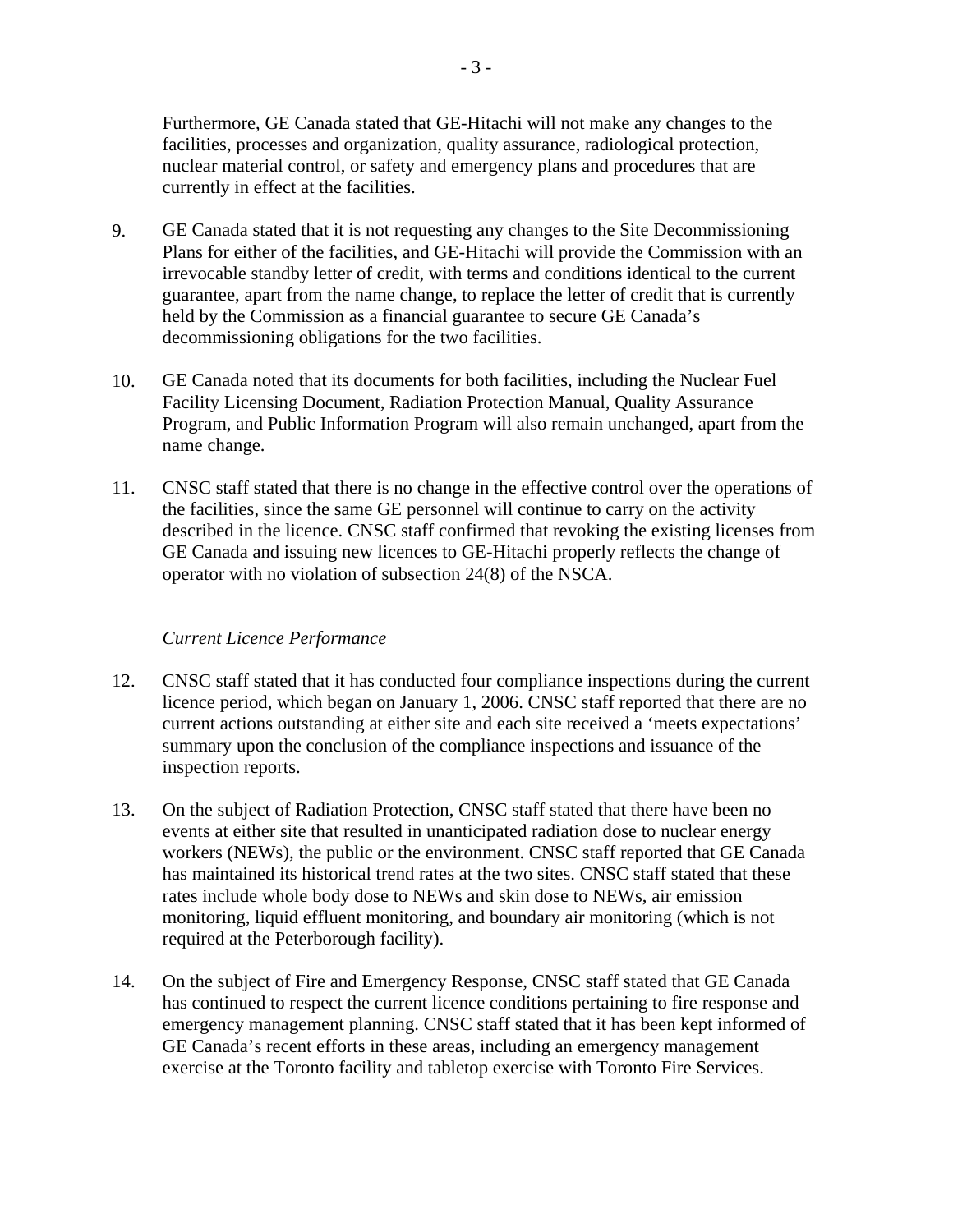15. Based on this information, the Commission is of the opinion that GE-Hitachi is qualified to carry on the activity that the licences will authorize and will continue to make adequate provision for the protection of the environment, the health and safety of persons, and the maintenance of national security and measures required to implement international obligations to which Canada has agreed.

# **Application of the** *Canadian Environmental Assessment Act*

- 16. Before making a licensing decision, the Commission must be satisfied that all applicable requirements of the *Canadian Environmental Assessment Act*<sup>4</sup> (CEAA) have been fulfilled.
- 17. CNSC staff reported that it had completed an Environmental Assessment (EA) determination. CNSC staff stated that the proposal to issue new Nuclear Fuel Facility Operating Licenses to GE-Hitachi for the Peterborough and Toronto facilities and subsequently revoke GE Canada's operating licences for those facilities is a project according to section 2 of the CEAA. CNSC staff explained that the transfer from GE Canada to GE-Hitachi resulting in a new company corresponds to an undertaking in relation with a physical work, namely the continuation of the operations of the nuclear fuel facilities.
- 18. CNSC staff stated that the project meets the criteria of subsection 2.1(1) of the *Exclusion List Regulations,* and, pursuant to section 7(1) of the CEAA, the proposal is excluded from environmental assessment.
- 19. Therefore, the Commission is satisfied that all applicable requirements of the CEAA have been fulfilled.

# **Conclusion**

- 20. The Commission has considered the information and submissions of GE Canada and CNSC staff as presented in the material available for reference on the record.
- 21. The Commission is satisfied that the applicant meets the requirements of subsection 24(4) of the *Nuclear Safety and Control Act*. That is, the Commission is of the opinion that GE-Hitachi is qualified to carry on the activity that the new licences will authorize and that it will make adequate provision for the protection of the environment, the health and safety of persons and the maintenance of national security and measures required to implement international obligations to which Canada has agreed.

 $\overline{a}$ <sup>4</sup> S.C. 1992, c. 37.